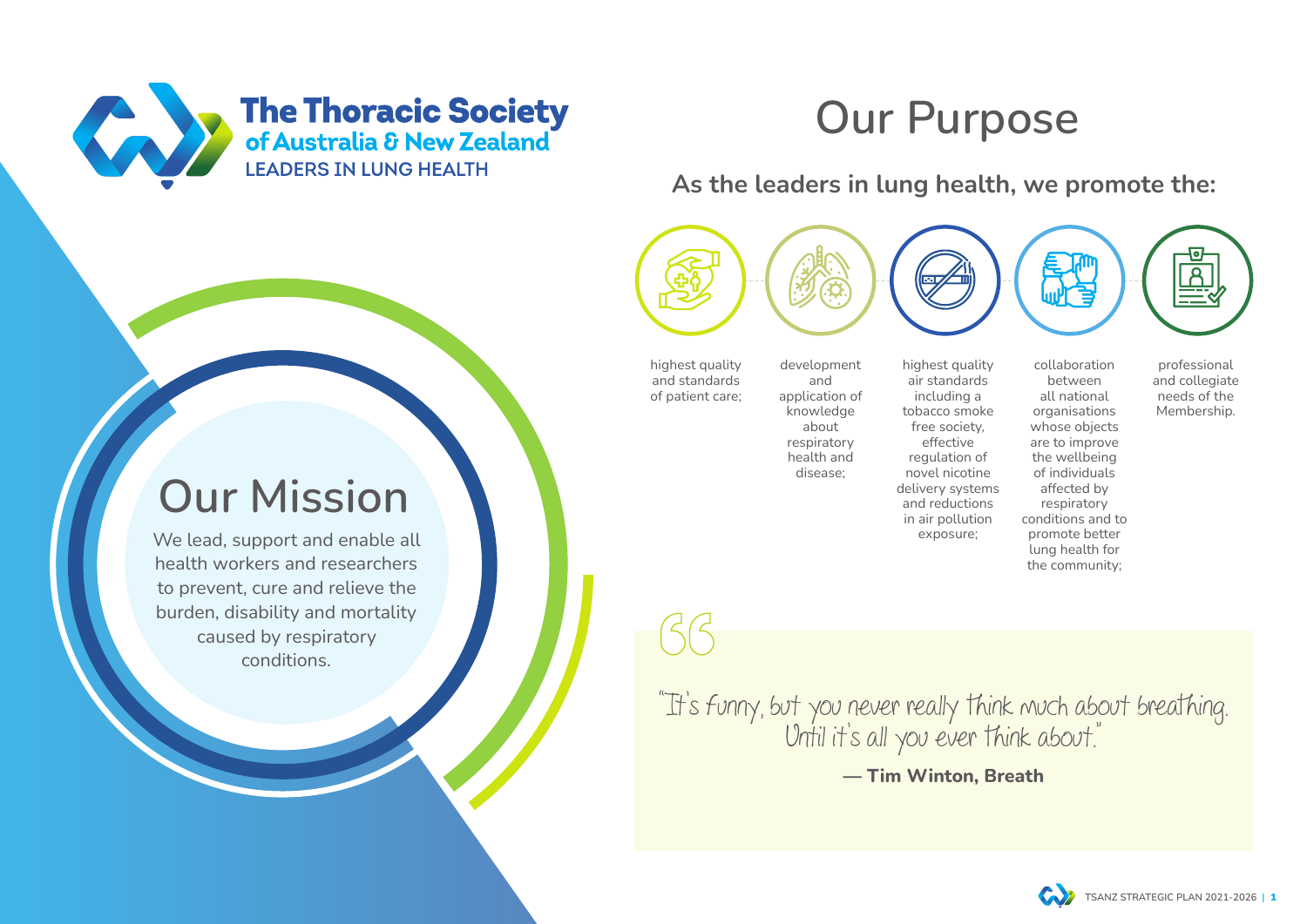**The Thoracic Society of Australia and New Zealand (TSANZ) is a health promotion charity whose mission is to lead, support and enable all health workers and researchers who aim to prevent, cure, and relieve the burden, disability and mortality caused by respiratory conditions.**



### **About Us**

#### **What are Respiratory Conditions?**



The TSANZ is the only Peak Body in Australia that represents all health professionals working in all fields of respiratory health and has a membership base of over 1800 individuals. The TSANZ is a leading provider of evidence-based guidelines for the treatment of respiratory conditions in Australia and New Zealand, undertakes professional education and training, is responsible for significant research administration, and coordinates an accredited respiratory laboratory program.

> Respiratory conditions include any disease or condition which impacts on our ability to breathe and may arise from any part of the respiratory tract or from the nervous system. It includes many different conditions ranging from acute infection, complications arising from neurological conditions or premature birth, asthma, cystic fibrosis, COPD

through to cancers. These conditions are prevalent not only globally, but in our local population, with chronic conditions affecting one in six New Zealanders and one-third of Australians, and contribute to 10% of all disabilityadjusted life-years (DALYs). The most common causes of premature death in Australian and New Zealand include both

COPD the 5th (in Australia, 4th in NZ) highest cause of death overall, and lung cancer, the most lethal neoplasm and the second highest cause of death overall in men. Respiratory conditions are also a socioeconomic issue, and disproportionately affect those in low income areas, as well as Aboriginal, Torres Strait Islander, and Māori populations.

In the Thoracic Society of Australian and New Zealand's 2021-2026 Strategic Plan, we set an ambitious strategy to reduce the incidence and prevalence of respiratory conditions, which remains a leading cause of burden, disability and death in both Australia and New Zealand, and indeed globally. As many respiratory conditions are preventable, we will focus on prevention wherever possible. We will work towards curing respiratory disease and, where this is not yet

possible, we will focus on achieving a functional "cure" through effective management and treatment of respiratory conditions to enable affected individuals to live a full life unaffected by breathing difficulties. Achieving these outcomes will require a skilled and knowledgeable respiratory health and research workforce, together with concerted effort and engagement with government, policy makers, health systems, and patients and consumers of health services.



**Our Strategic Plan 2021-2026**



The TSANZ values our partnerships with like-minded professional and patient representative bodies. We are a member of the Lung Health Alliance, a collective of national respiratory not-for-profit (NFP) organisations working together to improve lung health of all Australians, and to contribute to the global effort for lung health. This Alliance includes Asthma Australia, Australian Respiratory Council, Cystic Fibrosis Australia, National Asthma Council Australia, and

the Australian Lung Foundation. We also have an official affiliation with the Australian and New Zealand Society of Respiratory Science with whom we hold our annual scientific meeting. The TSANZ are proud members of the Australian Society for Medical Research and have worked closely with the Royal Australasian College of Physicians, Health Coalition Aotearoa, Asthma and Respiratory Foundation NZ, the Cancer Control Agency, and Australian and New Zealand government officials to ensure a high standard of respiratory health for all.

> **To achieve this strategy, we will focus on strategic programs that are underpinned by the skills, knowledge, experience and commitment of our members and stakeholders and a sound financial and governance framework.**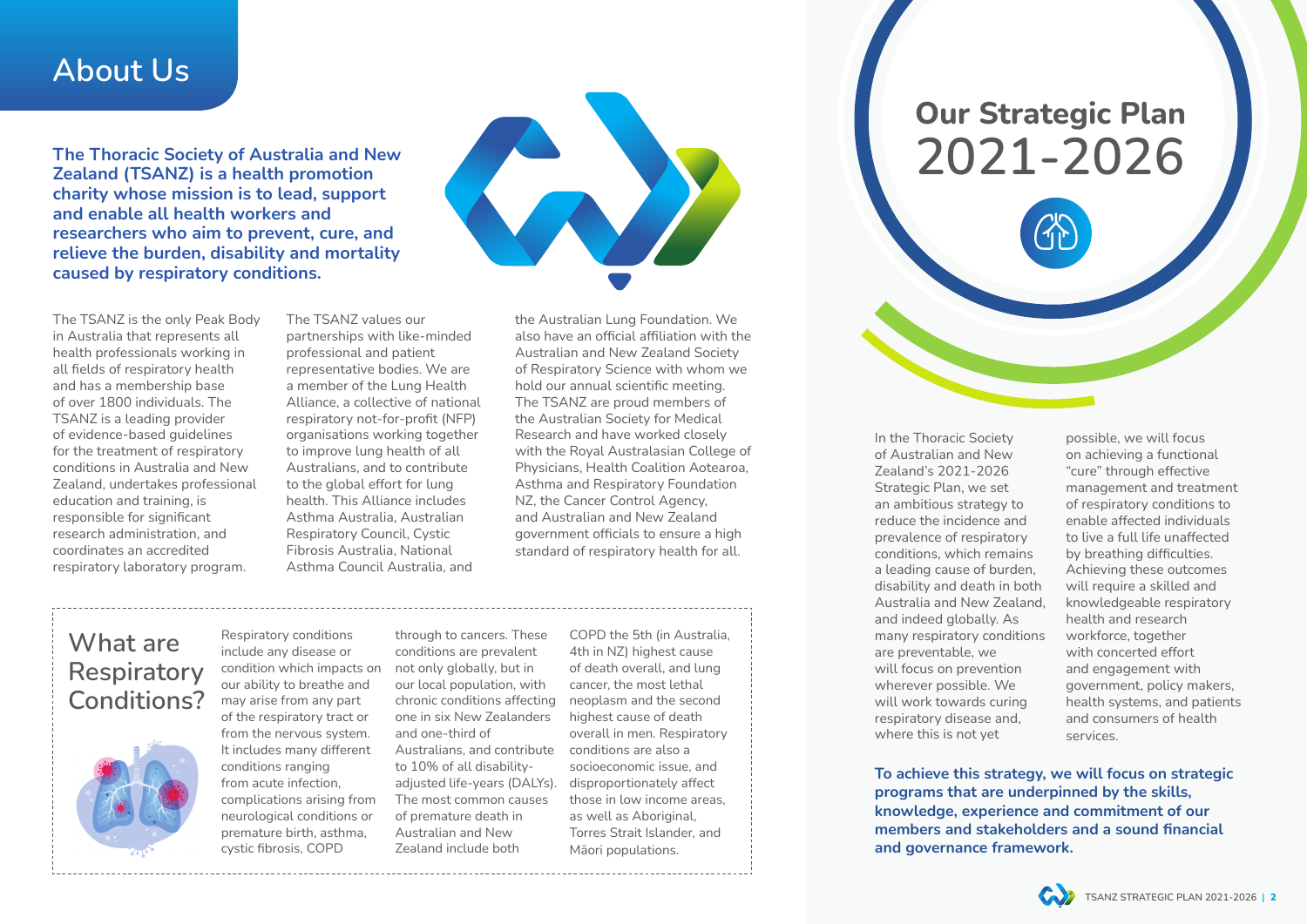**GN** 



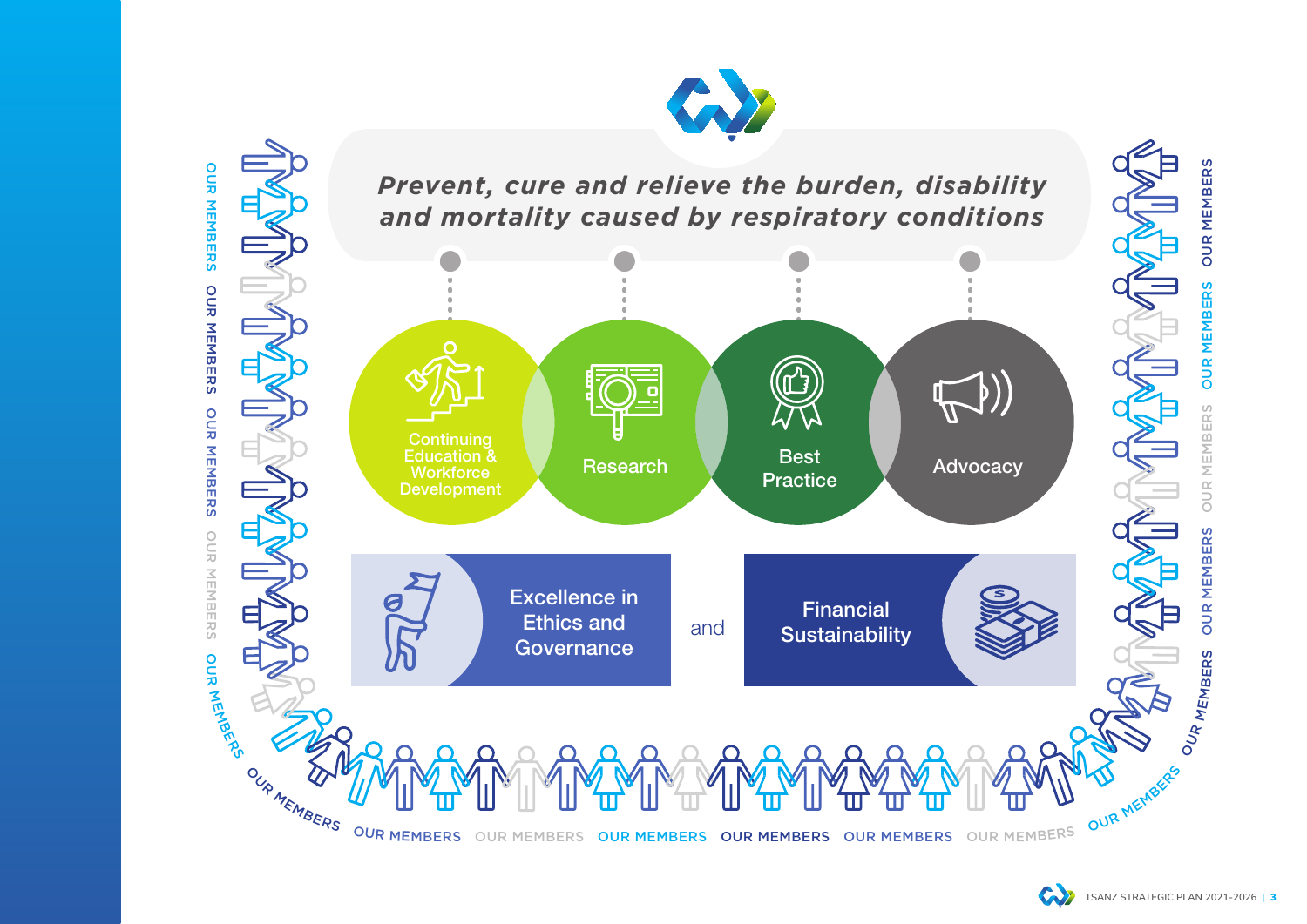# **Meeting our Members' Needs**

|                                              | <b>Members and Stakeholders</b>                                                                                                                                                                                                                                                                                                                                                                                                  | <b>Financial</b>                                                                                                                                                     | <b>Business Processes</b>                                                                                                                                                                                                                                                                                  | <b>Learning and Growth</b>                                                                                                                                                                                                                                                                                                               |
|----------------------------------------------|----------------------------------------------------------------------------------------------------------------------------------------------------------------------------------------------------------------------------------------------------------------------------------------------------------------------------------------------------------------------------------------------------------------------------------|----------------------------------------------------------------------------------------------------------------------------------------------------------------------|------------------------------------------------------------------------------------------------------------------------------------------------------------------------------------------------------------------------------------------------------------------------------------------------------------|------------------------------------------------------------------------------------------------------------------------------------------------------------------------------------------------------------------------------------------------------------------------------------------------------------------------------------------|
| <b>Perspective</b>                           | What will success look like to members<br>and stakeholders?                                                                                                                                                                                                                                                                                                                                                                      | What will financial<br>success look like?                                                                                                                            | What internal business<br>processes do we need to excel<br>at to achieve success?                                                                                                                                                                                                                          | How will we sustain our<br>ability to make changes, innovate<br>and improve?                                                                                                                                                                                                                                                             |
| <b>Strategic</b><br><b>Objectives</b>        | • Members value their membership with<br>the TSANZ.<br>• Members are proactively informed<br>about TSANZ activities and<br>opportunities.<br>• Members actively contribute to the<br>development and delivery of TSANZ<br>activities at branch, national and<br>international levels.                                                                                                                                            | • Diversify revenue streams to<br>reduce reliance on member<br>renewals and to keep member<br>fees as low as possible.                                               | • TSANZ systems provide a<br>one stop shop for member<br>servicing and robust member<br>management data.<br>• Staff with appropriate skills<br>and expertise, supported<br>by best practice governance<br>and access to exemplary<br>resources.                                                            | • TSANZ staff and underpinning<br>services continue to innovate<br>and grow member service and<br>engagement options.<br>• Governance and policies evolve<br>to offer best practice offerings<br>for member-facing activities.                                                                                                           |
| Critical<br><b>Success</b><br><b>Factors</b> | • Value proposition is attractive to<br>current and potential members.<br>• TSANZ membership contributes<br>to professional growth and career<br>advancement.<br>• Members have meaningful<br>opportunities to engage with the<br>TSANZ at all levels and for all<br>categories of members.<br>• Members view the TSANZ as inclusive<br>and welcoming.<br>• Engagement with the Society is seen<br>as supported and appreciated. | • All revenue streams meet<br>and/or exceed full cost of<br>operations.<br>• Income sources diversify and<br>exhibit year-on-year annual<br>growth.                  | • Membership processes<br>achieve governance<br>requirements whilst being<br>simple for members to use.<br>• Member processes are<br>automated and available<br>in intuitive and easy to use<br>platforms.<br>• Systems are streamlined and<br>automated, and integrate<br>across the Society's platforms. | • Investment in staff development<br>and TSANZ infrastructure is a<br>priority.<br>• Review and maintenance of<br>policies and procedures is<br>embedded to achieve best<br>practice standards.                                                                                                                                          |
| <b>Strategic</b><br><b>Measures</b>          | Member retention rate of >85%<br>$\bullet$<br>• Member engagement in volunteer roles<br>and working parties is >20% of total<br>membership and representative of<br>membership categories.<br>• Diversity and inclusion are reflected in<br>all Society activities in line with TSANZ<br>diversity and inclusion principles.                                                                                                     | Recurrent operational income<br>$\bullet$<br>increases by 10% year-on-<br>year.<br>• Member fees are maintained<br>at <15% of total recurrent<br>operational income. | • The TSANZ launches a new<br>integrated website and<br>member management system<br>in 2021.<br>• Processes for all member<br>services are reviewed and<br>streamlined within 12 months<br>of launch.                                                                                                      | • Year-on-year increases in staff<br>engagement and feedback.<br>• All core functions have<br>completed documented<br>procedures manuals.<br>• All relevant policies and<br>procedures undergo timely<br>review and revision.<br>• Infrastructure meets Society<br>needs and is maintained and<br>renewed in line with best<br>practice. |

![](_page_3_Picture_6.jpeg)

![](_page_3_Picture_7.jpeg)

### STRATEGIC 1 **Program 1**

#### **GOAL**

**1.1**

Members feel welcomed, valued and actively contribute to a vibrant community of respiratory health and research professionals.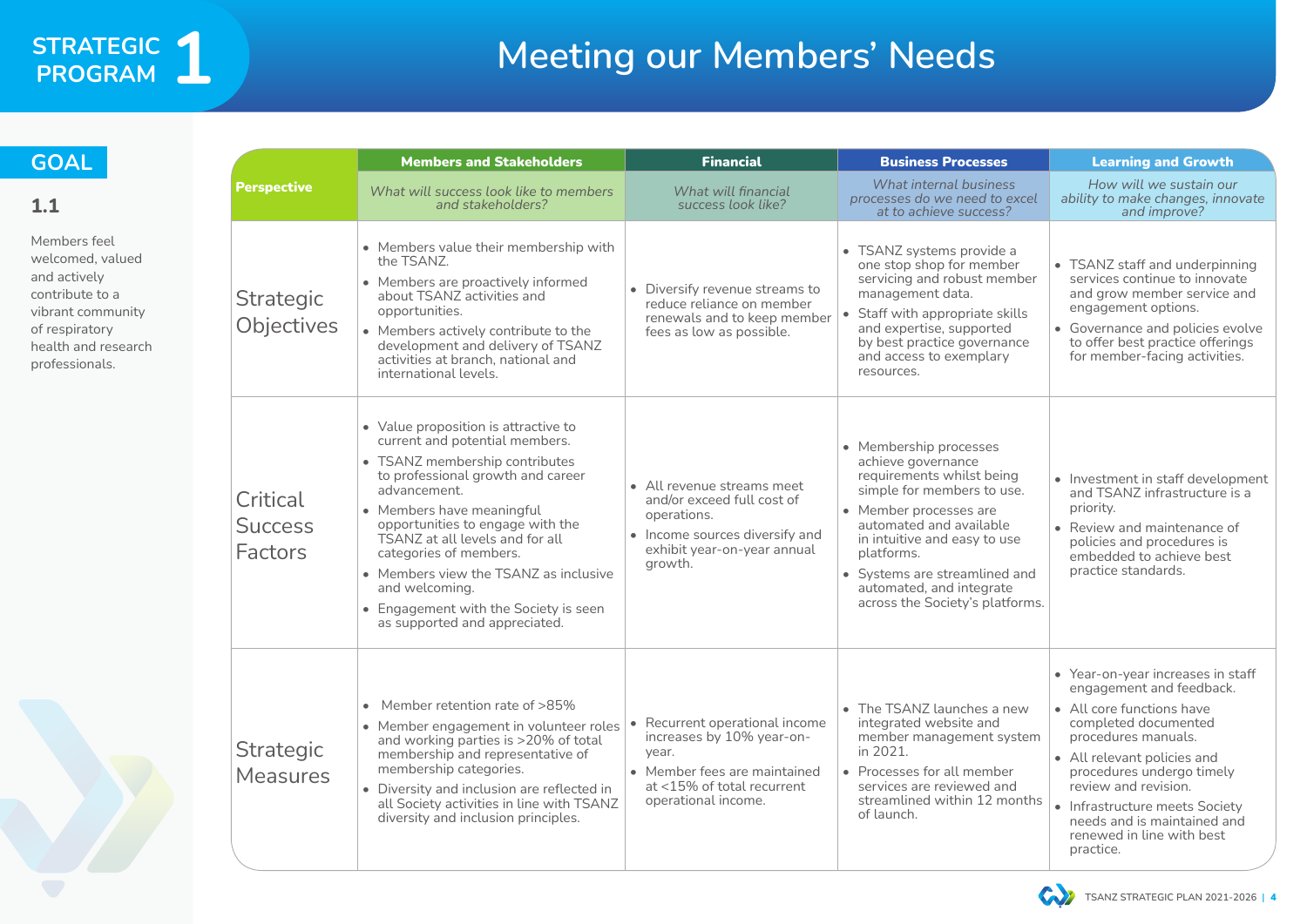# **Continuing Education and Workforce Development**

|                                              | <b>Members and Stakeholders</b>                                                                                                                                                                                                                                                                                                                                                                                                                                                                               | <b>Financial</b>                                                                                                                                                                                                                                                                                                                                    | <b>Business Processes</b>                                                                                                                                                                                                                                                                                                                                                                                          | <b>Learning and Growth</b>                                                                                                                                                                                                                                                                                                                                                                                                                                |
|----------------------------------------------|---------------------------------------------------------------------------------------------------------------------------------------------------------------------------------------------------------------------------------------------------------------------------------------------------------------------------------------------------------------------------------------------------------------------------------------------------------------------------------------------------------------|-----------------------------------------------------------------------------------------------------------------------------------------------------------------------------------------------------------------------------------------------------------------------------------------------------------------------------------------------------|--------------------------------------------------------------------------------------------------------------------------------------------------------------------------------------------------------------------------------------------------------------------------------------------------------------------------------------------------------------------------------------------------------------------|-----------------------------------------------------------------------------------------------------------------------------------------------------------------------------------------------------------------------------------------------------------------------------------------------------------------------------------------------------------------------------------------------------------------------------------------------------------|
| <b>Perspective</b>                           | What will success look like to<br>members and stakeholders?                                                                                                                                                                                                                                                                                                                                                                                                                                                   | What will financial<br>success look like?                                                                                                                                                                                                                                                                                                           | What internal business<br>processes do we need to excel<br>at to achieve success?                                                                                                                                                                                                                                                                                                                                  | How will we sustain our<br>ability to make changes, innovate<br>and improve?                                                                                                                                                                                                                                                                                                                                                                              |
| Strategic<br>Objectives                      | • Educational programs are highly<br>regarded and sought after by<br>respiratory health and research<br>professionals.<br>• Educational programs influence<br>professional, research and clinical<br>practice.<br>• Members value networking, and the<br>career development and capacity<br>building offerings<br>• Members view the TSANZ as their<br>preferred provider of professional<br>development content.                                                                                             | • Educational programs<br>are operating at full cost<br>recovery and become income<br>generating.<br>• Income sources for events<br>and networking opportunities<br>demonstrated increased<br>diversity of income streams.<br>• The TSANZ has access to best<br>practice and cost-effective<br>education, event and capacity<br>building offerings. | • Development of an<br>educational short course<br>delivery plan.<br>• The Society systems and<br>infrastructure support<br>complex and multiple CPD,<br>webinar and webcasting<br>programs.<br>• Integration across the<br>Society's education and<br>member platforms.                                                                                                                                           | • TSANZ staff, members and<br>infrastructure continue to<br>innovate and offer cutting edge<br>education, events and capacity<br>building opportunities.                                                                                                                                                                                                                                                                                                  |
| Critical<br><b>Success</b><br><b>Factors</b> | • Peer reviewed, evidence-based and<br>contemporary educational program.<br>• Diversity and inclusion principles<br>maintained across all activities.<br>• Competency programs intersect<br>with discipline training requirements<br>and support relevant accreditation<br>programs.<br>• Attendance and positive feedback<br>from education, events, networking<br>and career and capacity development<br>activities increases year-on-year.                                                                 | • Streamlined budgeting<br>and program development<br>systems.<br>• Increased diversity in funding<br>streams of portfolio activities.<br>• Contemporary business<br>approaches to development<br>or acquisition of content,<br>system and infrastructure<br>requirements.                                                                          | • The TSANZ has a diverse<br>range of contemporary, best<br>practice online and face to<br>face education offerings<br>relevant to all membership<br>groups.<br>• CPD and competency<br>programs are supported by<br>robust platforms and related<br>infrastructure.                                                                                                                                               | • Access to appropriate support<br>and training services and<br>infrastructure<br>• Opportunities to benchmark,<br>evaluate and grow education,<br>events and capacity building<br>resources and infrastructure.<br>• Staff, policies and resources<br>underpin sustainable education,<br>events and career and capacity<br>programs.                                                                                                                     |
| <b>Strategic</b><br><b>Measures</b>          | • 25% growth in number of Society<br>events and offerings by 2026.<br>• 10% increase in year-on-year<br>attendances across each offering class.<br>• 75% of members attend Branch and/or<br>National ASM at least once every two<br>years.<br>• Education and development offerings<br>lead to conversion to membership from<br>non-member engagement.<br>• Portfolio offerings demonstrate >80%<br>of participants will translate learning<br>into clinical/research and professional<br>policy or practice. | $\bullet$ 15 % year-on-year increase<br>in the financial return from<br>education, events (Branch and<br>ASM) and capacity building<br>offerings.<br>Relative contribution from<br>industry partners to financial<br>returns decreases relative to<br>portfolio operating costs by<br>2026.                                                         | • Education and capacity<br>building plan developed in<br>2021.<br>• All Society platforms and<br>infrastructure relevant to the<br>portfolio are reviewed and<br>business cases developed (if<br>required) for replacement in<br>2021.<br>• Appropriate policies and<br>processes to ensure highest<br>level of peer reviewed,<br>evidence-based and<br>contemporary educational<br>content are in place by 2022. | • Year-on-year increases in staff<br>engagement and feedback.<br>• All core functions have<br>completed documented<br>procedures manuals.<br>• All relevant policies and<br>procedures undergo timely<br>review and revision.<br>TSANZ Office has appropriate<br>$\bullet$<br>resources, infrastructure and<br>systems to support education,<br>events and capacity building<br>offerings and is maintained<br>and renewed in line with best<br>practice. |

![](_page_4_Picture_8.jpeg)

We will actively review the needs of the respiratory health and research workforce and advocate, in partnership with patient bodies, for workforce capacity and capability development to ensure all Australians and New Zealanders are able to access respiratory healthcare.

### **STRATEGIC Program 2**

#### **GOALS**

#### **2.1**

We will provide our members with robust, independent education, networking and professional development offers that are built on sound evidencebased principles to ensure that patients receive the very best of care. Our Education and Professional Development Program will be recognised as impactful, relevant, and driving best practice. It will be responsive to the needs of respiratory health and research professionals who are working in a rapidly evolving environment.

#### **2.2**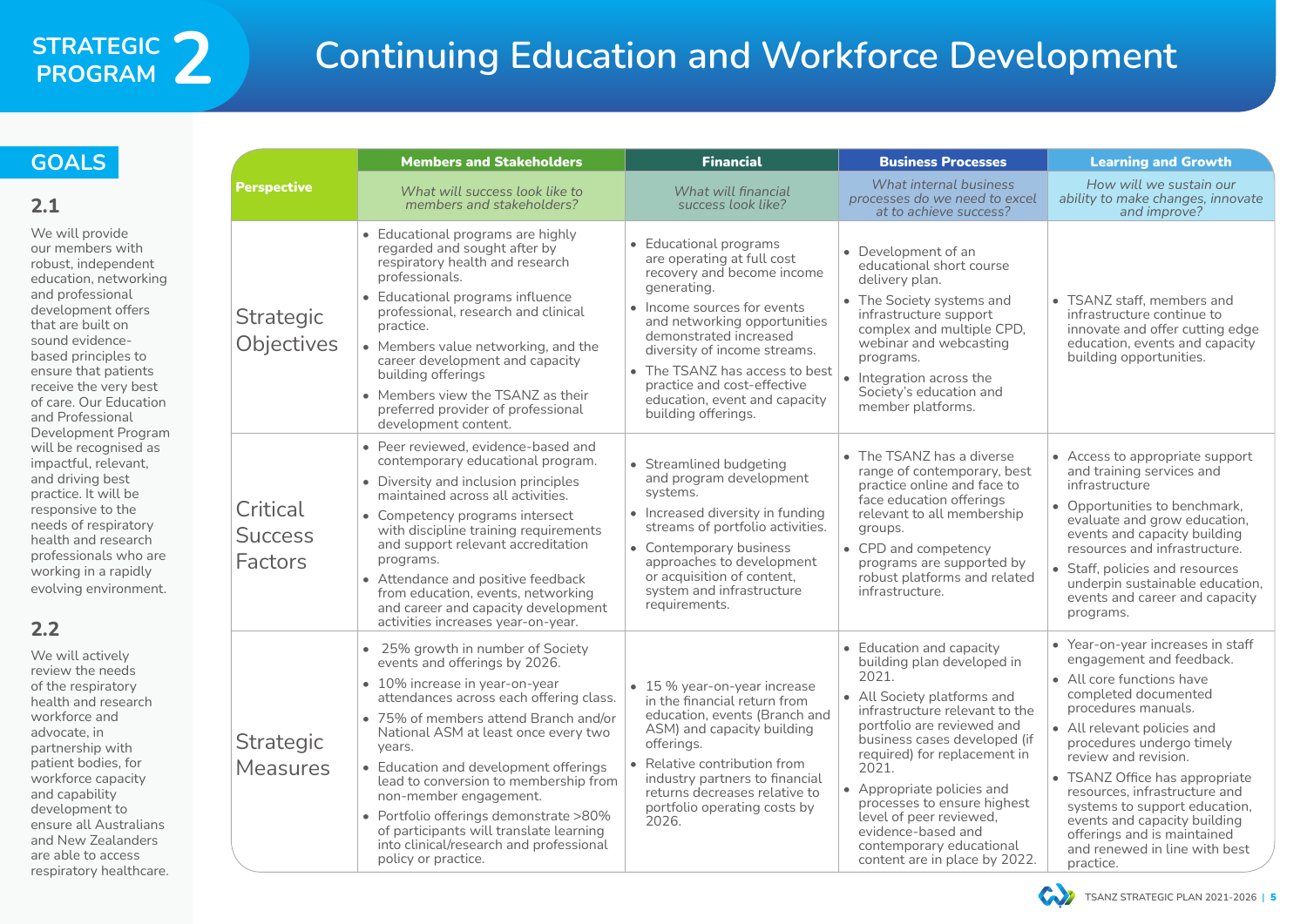## **Research**

|                                              | <b>Members and Stakeholders</b>                                                                                                                                                                                                                                                                                                                                                                       | <b>Financial</b>                                                                                                                                                                                                                                                                                                                                  | <b>Business Processes</b>                                                                                                                                                                                                                                                                                                                                                                         | <b>Learning and Growth</b>                                                                                                                                                                                                                                                                                                                                                            |
|----------------------------------------------|-------------------------------------------------------------------------------------------------------------------------------------------------------------------------------------------------------------------------------------------------------------------------------------------------------------------------------------------------------------------------------------------------------|---------------------------------------------------------------------------------------------------------------------------------------------------------------------------------------------------------------------------------------------------------------------------------------------------------------------------------------------------|---------------------------------------------------------------------------------------------------------------------------------------------------------------------------------------------------------------------------------------------------------------------------------------------------------------------------------------------------------------------------------------------------|---------------------------------------------------------------------------------------------------------------------------------------------------------------------------------------------------------------------------------------------------------------------------------------------------------------------------------------------------------------------------------------|
| <b>Perspective</b>                           | What will success look like to<br>members and stakeholders?                                                                                                                                                                                                                                                                                                                                           | What will financial<br>success look like?                                                                                                                                                                                                                                                                                                         | What internal business<br>processes do we need to excel<br>at to achieve success?                                                                                                                                                                                                                                                                                                                 | How will we sustain our<br>ability to make changes, innovate<br>and improve?                                                                                                                                                                                                                                                                                                          |
| <b>Strategic</b><br>Objectives               | • Increase research funding available to<br>members.<br>• Increase profile of the TSANZ and<br>partners to funders and policy makers.<br>• The TSANZ works to assist in building<br>capacity and raising the profile of<br>the respiratory research workforce in<br>Australia and New Zealand.<br>• Research processes are acknowledged<br>as being fair and transparent and<br>supporting diversity. | • Working with our partners in<br>Australia and New Zealand,<br>we will secure enhanced<br>government funding for<br>respiratory research.<br>• Funding administered by<br>the TSANZ, the Lung Health<br>Alliance and our New Zealand<br>partners will increase.<br>• Industry funding for research<br>programs and awards will be<br>maintained. | • Research and Awards<br>management systems are<br>integrated with TSANZ<br>infrastructure and platforms.<br>• Robust and transparent<br>research governance and<br>management processes<br>to allow efficient review<br>and administration across<br>research portfolio.                                                                                                                         | • Growth in skills and capacity<br>of TSANZ staff and members<br>within portfolio<br>• Enhanced research management<br>systems that meet Industry best<br>practice                                                                                                                                                                                                                    |
| Critical<br><b>Success</b><br><b>Factors</b> | • Sustained stewardship of stakeholder<br>and funder partnerships.<br>• Engagement with local, state, national<br>and international partners to profile<br>member's research.<br>• Confidence in research programs<br>governance and award processes.<br>• Relationships with Not for Profit,<br>industry, and government funders.                                                                    | • Robust and respectful<br>relationships with funders.<br>• Support to Lung Health<br><b>Alliance and New Zealand</b><br>partners with fundraising<br>initiatives.<br>• Sound financial and risk<br>management of research<br>program.                                                                                                            | • Robust and easy to use<br>awards management system.<br>• Research Sub-committee has<br>access to volunteer reviewers<br>to support timely and robust<br>reviews.<br>• Best practice policies and<br>procedures to manage<br>governance, confidentiality,<br>and conflict of interest issues.<br>• Research program integrates<br>consumer engagement<br>and diversity in its review<br>program. | • Access to appropriate support<br>and training services and<br>infrastructure<br>Opportunities to benchmark,<br>$\bullet$<br>evaluate and grow Research<br>portfolio resources and<br>infrastructure.                                                                                                                                                                                |
| <b>Strategic</b><br><b>Measures</b>          | Diversity of research and award<br>$\bullet$<br>winners by professional group, career<br>stage, gender and geographical<br>location.<br>• Year-on-year increases in impact<br>and profile measures of the TSANZ<br>member's research profiles.<br>• Progressive improvements in member<br>feedback on research program.                                                                               | • $\land$ 10% year-on-year increase<br>in the TSANZ research<br>program value.<br>• $\land$ 10% year-on-year<br>increase in research funding<br>administered by the TSANZ's<br>partners.<br>• Progressive increase in<br><b>Australian and New Zealand</b><br>government funding available<br>for respiratory research.                           | • Review and benchmarking of<br>research program systems in<br>2021.<br>• Number of active members in<br>Research Sub-committee and<br>review panels ensures timely<br>review.<br>• Annual increases in<br>engagement with the Health<br><b>Research Council of New</b><br>Zealand and related NZ<br>funders to raise profile of<br>respiratory research funding.                                 | • Year-on-year increases in TSANZ<br>staff and member engagement<br>and feedback within research<br>portfolio.<br>• All core functions have<br>documented procedures<br>manuals.<br>• All relevant policies and<br>procedures undergo timely<br>review and revision.<br>• Infrastructure meets the<br>Society's needs and is<br>maintained and renewed in line<br>with best practice. |

![](_page_5_Picture_9.jpeg)

#### **GOALS**

#### **3.1**

Our Research Program will be recognised as world class and ambitious in its quest to prevent disease, cure and provide relief from respiratory illness to patients. Our research program is multidisciplinary and encompasses bench to bedside.

#### **3.2**

Our research funding, in partnership with patient bodies and other agencies will secure enhanced government funding and will grow the funds within the Society's and Lung Health Alliance's research administration.

![](_page_5_Picture_7.jpeg)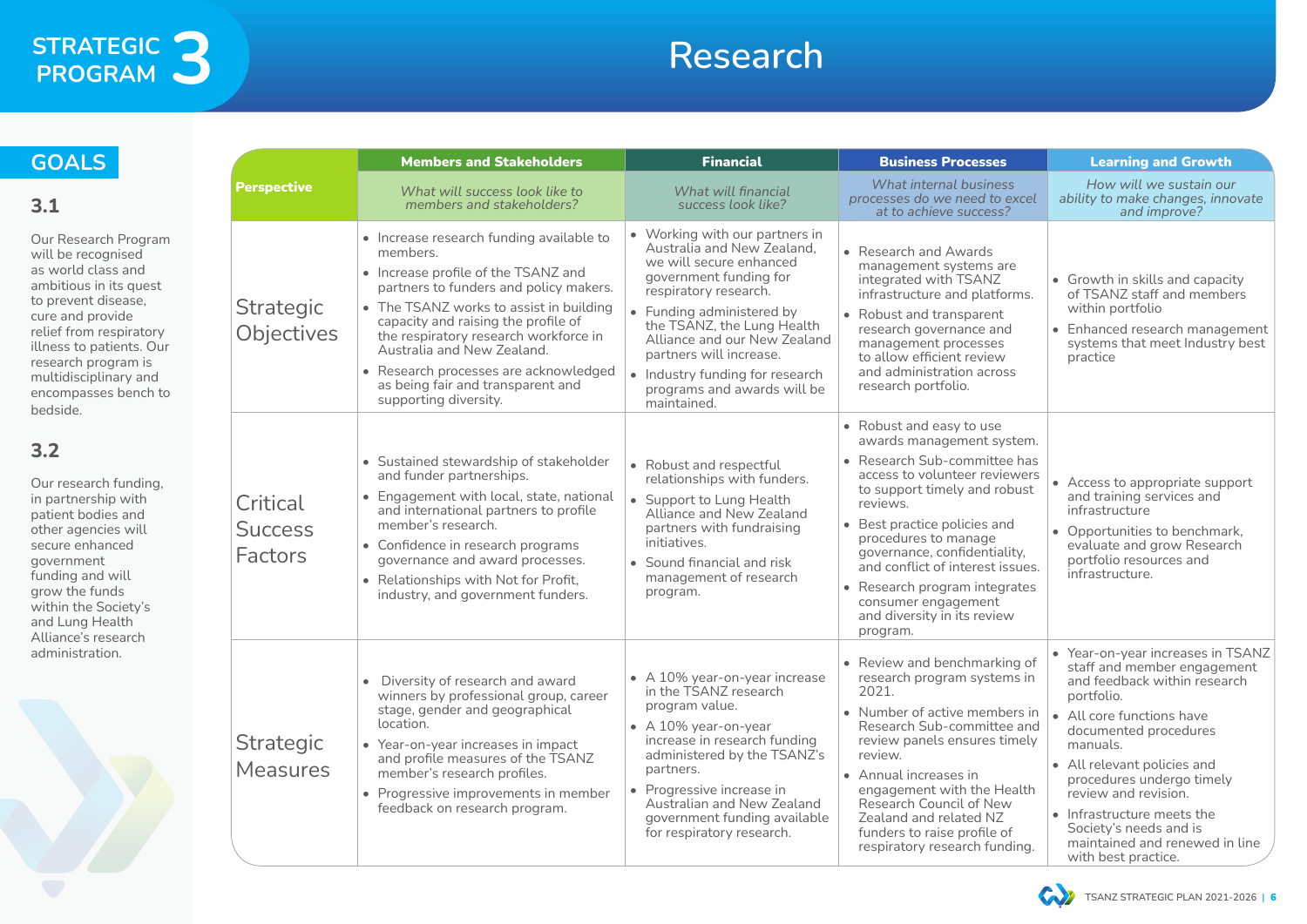# **Best Practice in Respiratory Care and Testing**

|                                       | <b>Members and Stakeholders</b>                                                                                                                                                                                                                                                                                                                                                                                                                                                                                                                                                                                            | <b>Financial</b>                                                                                                                                                                                                                                                                                                                                                                                                                                                                  | <b>Business Processes</b>                                                                                                                                                                                                                                                                                                                                                                                                                                           | <b>Learning and Growth</b>                                                                                                                                                                                                                                                                                                                               |
|---------------------------------------|----------------------------------------------------------------------------------------------------------------------------------------------------------------------------------------------------------------------------------------------------------------------------------------------------------------------------------------------------------------------------------------------------------------------------------------------------------------------------------------------------------------------------------------------------------------------------------------------------------------------------|-----------------------------------------------------------------------------------------------------------------------------------------------------------------------------------------------------------------------------------------------------------------------------------------------------------------------------------------------------------------------------------------------------------------------------------------------------------------------------------|---------------------------------------------------------------------------------------------------------------------------------------------------------------------------------------------------------------------------------------------------------------------------------------------------------------------------------------------------------------------------------------------------------------------------------------------------------------------|----------------------------------------------------------------------------------------------------------------------------------------------------------------------------------------------------------------------------------------------------------------------------------------------------------------------------------------------------------|
| <b>Perspective</b>                    | What will success look like to<br>members and stakeholders?                                                                                                                                                                                                                                                                                                                                                                                                                                                                                                                                                                | What will financial<br>success look like?                                                                                                                                                                                                                                                                                                                                                                                                                                         | What internal business<br>processes do we need to excel<br>at to achieve success?                                                                                                                                                                                                                                                                                                                                                                                   | How will we sustain our<br>ability to make changes, innovate<br>and improve?                                                                                                                                                                                                                                                                             |
| Strategic<br>Objectives               | • Laboratory accreditation program<br>valued for supporting best practice and<br>linked to RACP training accreditation.<br>• Increased scope of accreditation<br>programs.<br>• Spirometry program supports best<br>practice in occupational testing and is<br>extended nationally.<br>• Guidelines and position papers have<br>high levels of member engagement<br>and are valued as career development<br>opportunities.<br>• Guidelines and position papers have<br>high levels of utilisation and drive best<br>practice.<br>• TSANZ-supported clinical quality<br>registries are leading to improved<br>patient care. | • Income from accreditation<br>programs and clinical quality<br>registries cover the full cost of<br>program delivery.<br>• Externally commissioned<br>endorsements are costed on<br>a full cost recovery basis and<br>returns a surplus in line with<br>TSANZ policies.<br>• Dissemination of best<br>practice is cost effective and<br>proportionate to the level of<br>access.<br>• All TSANZ clinical registries<br>are financially sustainable<br>over a minimum of 5 years. | • Integrated policies, processes,<br>systems, and infrastructure<br>to support Accreditation and<br>Registries programs.<br>• Infrastructure and systems<br>to support Guideline<br>development.<br>• Methodologist program for<br>clinical documents.<br>• Policies and procedures<br>to ensure Consumer<br>engagement for clinical<br>guidelines program.<br>• Endorsement program for<br>internal and external clinical<br>documents, protocols, and<br>courses. | • Growth in skills and capacity<br>of TSANZ staff and members<br>within portfolio.<br>• Enhanced guideline<br>development systems that meet<br>industry best practice.<br>• Enhanced clinical registry<br>programs that partner with<br>health providers and patient<br>advocacy bodies.                                                                 |
| Critical<br><b>Success</b><br>Factors | • Sustained growth in numbers of<br>laboratories within the accreditation<br>program.<br>• Member engagement in best practice<br>and guideline initiatives.<br>• Engagement with all levels of health<br>providers to expand accreditation<br>programs.<br>Sustained growth in clinical<br>engagement in Registries leading to<br>annual increases in site enrolment and<br>patient recruitment.                                                                                                                                                                                                                           | • Robust business case and<br>budget polices and processes.                                                                                                                                                                                                                                                                                                                                                                                                                       | • Development of robust<br>external audit program for<br>all accreditation and registry<br>activities.<br>• Review and implementation<br>of best practice guideline and<br>position paper development<br>systems.<br>• Implementation of<br>methodologist program.<br>• Strengthened relationships<br>with patient bodies and<br>government partners.                                                                                                               | • Access to appropriate support<br>and training services and<br>infrastructure.<br>• Opportunities to benchmark,<br>evaluate and grow best<br>practice portfolio resources and<br>infrastructure.                                                                                                                                                        |
| <b>Strategic</b><br><b>Measures</b>   | Progressive improvement in feedback<br>from laboratory and accreditation<br>panels on value and experience of<br>program.<br>• Increase in impact metrics of the<br>TSANZ guidelines and position papers.<br>• Year-on-year increase in number of<br>requests to develop TSANZ-supported<br>guidelines and position papers.<br>• Progressive increase in number of<br>members engaged in best practice<br>activities.<br>• Support of high quality, sustainable<br>clinical quality registries.<br>• Year on Year increases in sites and<br>patients enrolled in each TSANZ<br>registry.                                   | • All portfolio programs exceed<br>full cost recovery.<br>• Increased scope and quantum<br>of income supporting TSANZ<br>registries.<br>• 10% year-on-year increase<br>in discretionary income<br>generated by TSANZ-<br>supported accreditation<br>programs.                                                                                                                                                                                                                     | • Implementation of externally<br>validated audit program in<br>2022.<br>• Business case for upgraded<br>guidelines development<br>systems presented to Board<br>in 2021.<br>• Methodologist program<br>commences by 2022.<br>• Growth in ongoing<br>partnerships linked to best<br>practice programs.<br>• Increasing number of<br>members and external<br>organisations seeking TSANZ<br>endorsement.                                                             | • Year-on-year increases in staff<br>and member engagement and<br>feedback.<br>• All core functions have<br>completed documented<br>procedures manuals.<br>• All relevant policies and<br>procedures undergo timely<br>review and revision.<br>• Infrastructure meets portfolio<br>needs and is maintained and<br>renewed in line with best<br>practice. |

![](_page_6_Picture_8.jpeg)

#### **GOALS**

#### **4.1**

The TSANZ quality assurance programs provide patients, professional members, funders and government with the assurance that respiratory services meet international best practice standards.

#### **4.2**

The TSANZ clinical guidance materials are evidence-based, have robust conflict of interest management, are independent of external funding and drive best practice in respiratory care. We will seek to partner with international respiratory societies on guidelines development, where it is possible and feasible to do so.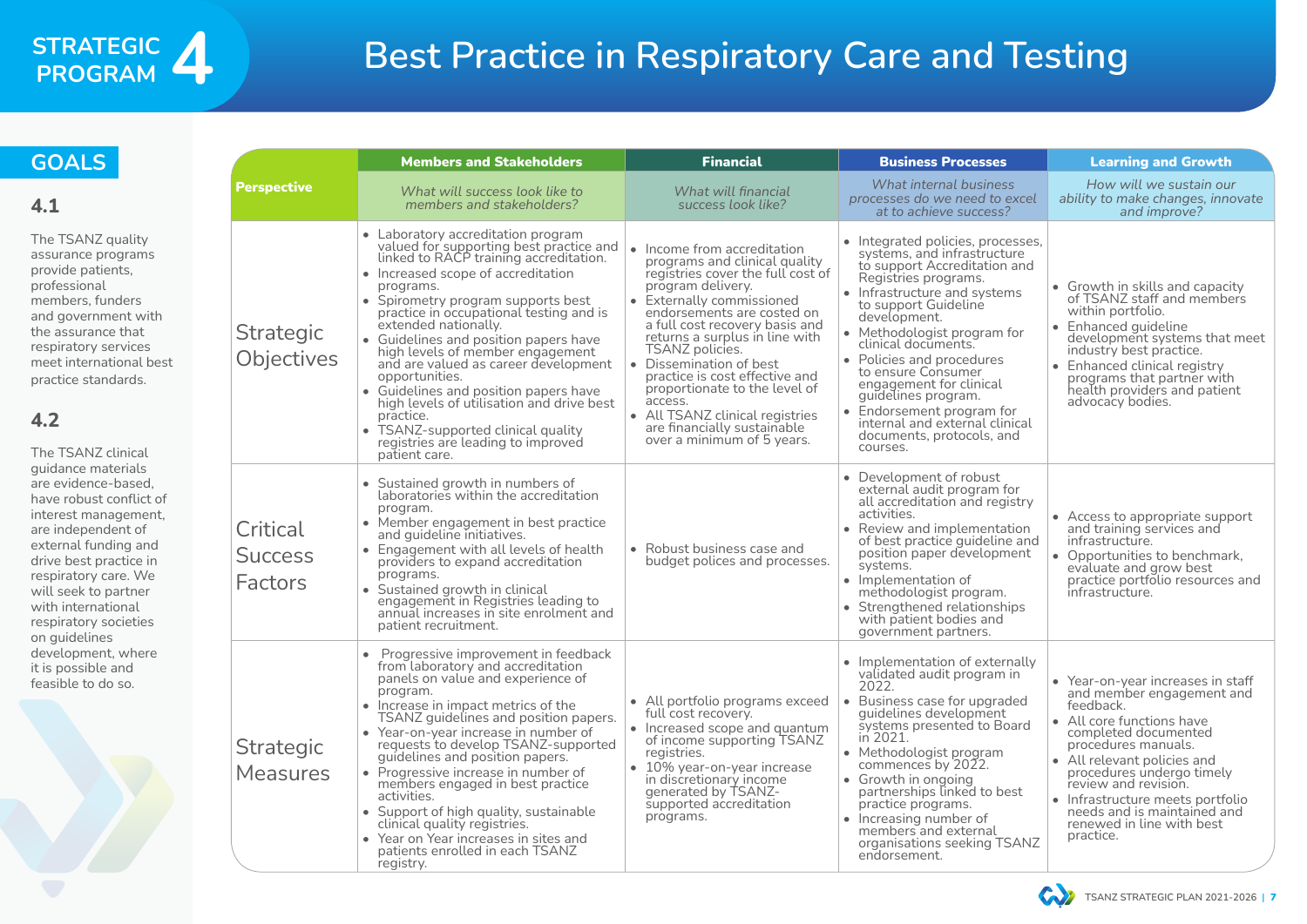## **Advocacy**

|                                              | <b>Members and Stakeholders</b>                                                                                                                                                                                                               | <b>Financial</b>                                                                                                                                                     | <b>Business Processes</b>                                                                                                                                                                                                                                                                                                                 | <b>Learning and Growth</b>                                                                                                                                                                                                                                                                                                                               |
|----------------------------------------------|-----------------------------------------------------------------------------------------------------------------------------------------------------------------------------------------------------------------------------------------------|----------------------------------------------------------------------------------------------------------------------------------------------------------------------|-------------------------------------------------------------------------------------------------------------------------------------------------------------------------------------------------------------------------------------------------------------------------------------------------------------------------------------------|----------------------------------------------------------------------------------------------------------------------------------------------------------------------------------------------------------------------------------------------------------------------------------------------------------------------------------------------------------|
| <b>Perspective</b>                           | What will success look like to<br>members and stakeholders?                                                                                                                                                                                   | What will financial<br>success look like?                                                                                                                            | What internal business<br>processes do we need to excel<br>at to achieve success?                                                                                                                                                                                                                                                         | How will we sustain our<br>ability to make changes, innovate<br>and improve?                                                                                                                                                                                                                                                                             |
| <b>Strategic</b><br>Objectives               | • Patient bodies value their interaction<br>with the TSANZ as we work together<br>to improve respiratory health in<br>Australia and New Zealand.<br>• The TSANZ is considered a reliable<br>and trusted partner and source of<br>information. | • Advocacy costs will remain<br>proportionate and in<br>compliance with relevant<br>reporting requirements.                                                          | • Resources and infrastructure<br>to proactively and<br>responsively act on strategic<br>and emerging issues relevant<br>to respiratory health, the<br>respiratory health and<br>research workforce and our<br>patients.                                                                                                                  | • Growth in skills and capacity<br>of TSANZ staff and members<br>within portfolio.<br>• Proactive involvement of<br>members in engaging with<br>decision makers.                                                                                                                                                                                         |
| Critical<br><b>Success</b><br><b>Factors</b> | • Ongoing and sustained relationships<br>with key decision makers, partners and<br>stakeholders.<br>• Responsive and respectful engagement<br>between the Society and its members.                                                            | • Business models to support<br>advocacy activities.<br>• The TSANZ maintains its<br>independence as a peak<br>professional body advising on<br>respiratory matters. | • Appropriate access to<br>information and expertise.<br>• Monitoring and tracking<br>advocacy program.<br>• Development of operational<br>plans for strategic advocacy<br>issues.                                                                                                                                                        | • Access to appropriate support<br>and training services and<br>infrastructure.                                                                                                                                                                                                                                                                          |
| <b>Strategic</b><br><b>Measures</b>          | • Year-on-year increase in advocacy in<br>areas of strategic importance.<br>• Increased number of external requests<br>for consultations relating to respiratory<br>health.<br>• Increased translation of advocacy to<br>practice and policy. | • Financial support for advocacy<br>is sustained at appropriate<br>levels.                                                                                           | • Cultivate member<br>involvement in advocacy by<br>empowering SIG convenors<br>and Branch Executives to<br>engage their respective<br>groups in reactive and<br>proactive advocacy issues.<br>• Systems to allow<br>accumulation of relevant<br>literature and support<br>the TSANZ and member-<br>led position statement<br>development | • Year-on-year increases in staff<br>and member engagement and<br>feedback.<br>• All core functions have<br>completed documented<br>procedures manuals.<br>• All relevant policies and<br>procedures undergo timely<br>review and revision.<br>• Infrastructure meets portfolio<br>needs and is maintained and<br>renewed in line with best<br>practice. |

![](_page_7_Picture_6.jpeg)

#### **GOAL**

#### **5.1**

The TSANZ will advocate both independently and in partnership to achieve improved respiratory health and research outcomes. Our advocacy is evidencebased, independent and robust. Advocacy is a key part of what we do in Australia and New Zealand.